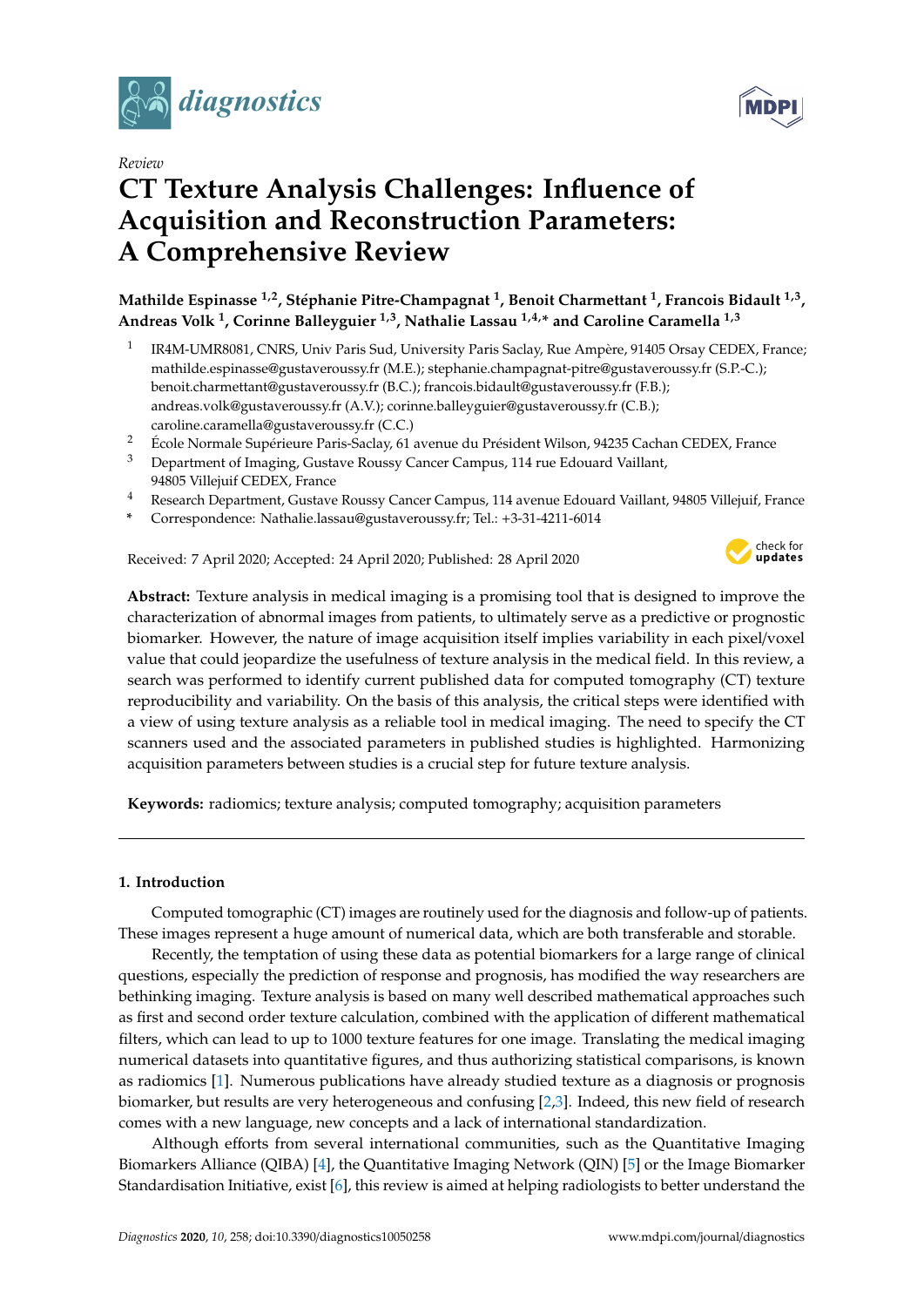current scientific data specifically based on CT texture variability, and to point out the many challenges texture applied to medical imaging has to face before it could become a reliable biomarker.

# **2. Methods**

For the purpose of this work, articles were selected through a PubMed search, using the keywords ("computed tomography" OR "CT") AND ("texture" OR "radiomics"). A cut-off of 5 February 2018 was used and 1143 articles were identified.

Studies dealing with the prognosis, diagnosis and responses to treatment of patients, focusing on other imaging techniques than CT or using only first order texture features (histograms) were discarded. Articles retained included patients or phantom studies focusing on the impact of the acquisition and processing parameters on the variability, reproducibility and repeatability of texture features. Finally, 20 articles were included in the study. Table [1](#page-1-0) summarises the main characteristics of the selected articles.

<span id="page-1-0"></span>**Table 1.** Characteristics of selected articles. CCR refers to the credence cartridge radiomics phantom, RIDER to the Reference Image Database to Evaluate Therapy Response and NSCLC to non-small-cell lung carcinoma.  $*$  Fave et al. do not indicate the number of CT.  $<sup>†</sup>$  The number is not stated by the</sup> authors but the patients come from another study, which included 107 patients.

| Reference                          | Phantom                        | <b>Patients</b>        | Number of<br><b>CT</b> Devices | Number of<br><b>Patients</b> | Software                 | <b>Parameters Studied</b>                                       |
|------------------------------------|--------------------------------|------------------------|--------------------------------|------------------------------|--------------------------|-----------------------------------------------------------------|
| Al-Kadi 2009 [7]                   | No                             | Lung                   | $\overline{2}$                 | 67                           | In-house                 | Repeatability                                                   |
| Balagurunathan 2014 [8]            | N <sub>o</sub>                 | <b>RIDER</b>           | $\overline{2}$                 | 32                           | In-house                 | 2D/3D                                                           |
| Berenguer 2018 [9]                 | Pelvic + CCR copy              | No                     | 5                              | <b>NA</b>                    | <b>IBEX</b>              | Repeatability and redundancy,<br>various acquisition parameters |
| Buch $[10]$<br>Caramella 2018 [11] | In-house<br>In-house           | No<br>No               | 1<br>$\overline{2}$            | NA<br>NA                     | <b>LIFEx</b><br>In-house | Tube voltage, current, slice thickness<br>Repeatability         |
| Fave 2015a [12]                    | No                             | <b>NSCLC</b>           | $2*$                           | 20                           | <b>IBEX</b>              | Voltage, current, 2D/3D                                         |
| Fave 2015b [13]                    | <b>CCR</b>                     | <b>NSCLC</b>           | 19                             | 10                           | <b>IBEX</b>              | Repeatability, CT scanner brand                                 |
| He 2016 [14]                       | No                             | Lung                   | 1                              | 240                          | In-house                 | contrast enhancement                                            |
| Kim 2016 [15]                      | N <sub>0</sub>                 | Lung nodule            | 1                              | 42                           | In-house                 | Reconstruction algorithm                                        |
| Larue 2017 [16]                    | <b>CCR</b>                     | NSCLC.                 | 9                              | 325                          | In-house                 | Repeatability, current, slice thickness                         |
| Lu 2016 [17]                       | No                             | <b>RIDER</b>           | 1                              | 32                           | In-house                 | Slice thickness, filter                                         |
| Mackin 2015 [18]                   | <b>CCR</b>                     | <b>NSCLC</b>           | 16                             | 20                           | <b>IBEX</b>              | CT scanner brand                                                |
| Mackin 2017 [19]                   | No                             | <b>NSCLC</b>           | $\mathbf{1}$                   | 8                            | <b>IBEX</b>              | Pixel size                                                      |
| Mackin 2018 [20]                   | <b>CCR</b>                     | <b>NSCLC</b>           | $\overline{2}$                 | $107 +$                      | <b>IBEX</b>              | Current                                                         |
| Mahmood 2017 [21]                  | Lung                           | No                     | 3                              | <b>NA</b>                    | <b>IBEX</b>              | Filter, CT scanner brand                                        |
| Midya 2018 [22]                    | $Uniform +$<br>anthropomorphic | Abdominal<br>scan      | 1                              | 1                            | In-house                 | Current, reconstruction algorithm                               |
| Shafiq-ul-Hassan 2017 [23]         | <b>CCR</b>                     | N <sub>o</sub>         | 8                              | NA                           | In-house                 | Slice thickness, pixel size                                     |
| Solomon 2016 [24]                  | N <sub>o</sub>                 | Lung, liver,<br>kidney | 1                              | 20                           | In-house                 | Reconstruction algorithm                                        |
| Yang 2015 [25]                     | N <sub>o</sub>                 | Lung                   | $\mathbf{1}$                   | 8                            | <b>IBEX</b>              | Contrast enhancement                                            |
| Zhao 2014 [26]                     | Thorax                         | No                     | 1                              | <b>NA</b>                    | In-house                 | Slice thickness, filter                                         |

The texture features studied in the selected articles included first order indices and higher order features. First order features are parameters extracted from the histogram of the distribution of the values of pixels. Second order features come from the matrices describing the spatial relations between pixels: grey level co-occurrence matrix (GLCM), grey level run length matrix (GLRLM), neighbourhood grey level difference matrix (NGLDM), grey level size zone matrix (GLSZM), grey level zone length matrix (GLZLM), etc. Texture features can also come from fractal or wavelet techniques or Gaussian Markov random fields.

Articles often dealt with both patients and phantoms, or with more than one parameter; this implies that the same article can be found in numerous parts of this paper.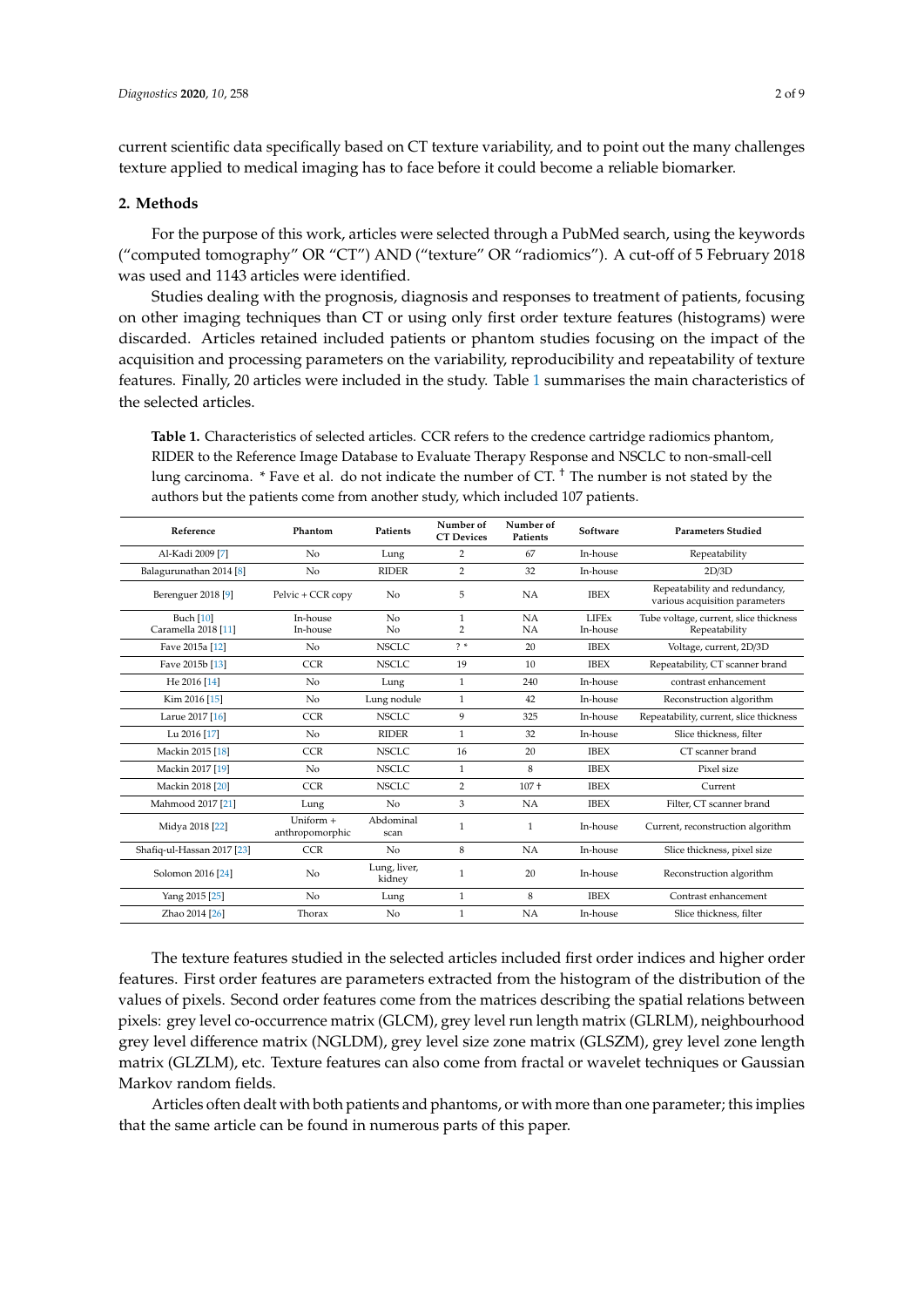## **3. Results**

## *3.1. Texture Processing*

#### 3.1.1. Software

The choice of software is linked with the method selected. Numerous texture analysis software exist, for example LIFEx [\[27\]](#page-7-13), IBEX [\[28\]](#page-7-14), Pyradiomics [\[29\]](#page-7-15) or MaZda [\[30\]](#page-7-16). These software tend to generate a large number of texture features, of which many are common to all software, but not all studies use the same descriptors which makes it difficult to compare the results. Furthermore, it is important to note that sometimes the same name of texture feature can cover different computation methods or different feature names can actually represent the same quantity as described by Buvat et al. [\[31\]](#page-7-17). Numerous teams also developed their own in-house software. In order to deal with this issue, developers need to align with current recommendations offered by the Image Biomarker Standardisation Initiative [\[6\]](#page-6-5) which provides standardized nomenclature and definitions, a standardized image processing workflow and implements guidelines for conducting radiomics studies.

### 3.1.2. Dimensionality

Features can be calculated in 2, 2.5 or 3 dimensions. These different computation methods give different results, as highlighted by Balagurunathan et al. [\[8\]](#page-6-7). They analyse 219 3D texture features and 110 2D with scans from 32 patients from the RIDER database, and they conclude that 3D features better describe the volume but 2D features are more easily interpreted. Fave et al. [\[12\]](#page-6-11) computed 23 texture features both in 3D and in 2D on the largest cross-sectional slice of patients' CT scans: 8 varied significantly between 2D and 3D, but 14 were significantly correlated between 2D and 3D with a Spearman correlation coefficient over 0.85. They concluded that the majority of 2D and 3D features translate the same heterogeneity, but that these two computation methods cannot be mixed as the numerical results are different. Despite the fact that the values derived from an analysis of the largest cross-sectional slice seem to be an effective substitute for a whole tumour analysis, they recommend the whole tumour analysis whenever possible to avoid any bias induced by the choice of the slice.

#### *3.2. Texture Repeatability*

## 3.2.1. Intra-Patients Repeatability

Balagurunathan et al. [\[8\]](#page-6-7) studied the RIDER database which contains repeat CT scans of lung cancer patients performed with the same CT scanner with a 15-minute interval and reported 48 reproducible features (concordance correlation coefficient (CCC) > 0.9) out of 219. Fave et al. [\[13\]](#page-6-12) extracted texture features from the CBCT scans of 10 patients and excluded 23 features out of 68 as non-reproducible (CCC  $\leq$  0.9). They also demonstrated with a dynamic-motion thorax phantom, that out of 68 features, 12 are reproducible with a 4 mm movement, and only 3 with a 6 to 8 mm movement.

# 3.2.2. Phantoms

The majority of repeatability studies are performed on phantoms. Caramella et al. [\[11\]](#page-6-10) conducted eight consecutive CT scans on the same in-house phantom with the same CT scanner using the same parameters. They extracted 34 features with LIFEx and kept only 8 as reproducible. This emphasizes a lack of experimental reproducibility under the same experimental conditions, which might be of greater concerns in vivo. Berenguer et al. [\[9\]](#page-6-8) also tested the reproducibility and redundancy of texture features computed with IBEX with test–retest, intra-CT and inter-CT analyses. The CT acquisition parameters remained identical in the test–retest and inter-CT analyses. They found 161 features out of 177 as reproducible, but the redundancy study concluded that the 177 studied features could be summarized by 10 of them. The study acknowledged that multicentre reproducibility is of a great challenge but it can be minimized using rigorous acquisition protocols.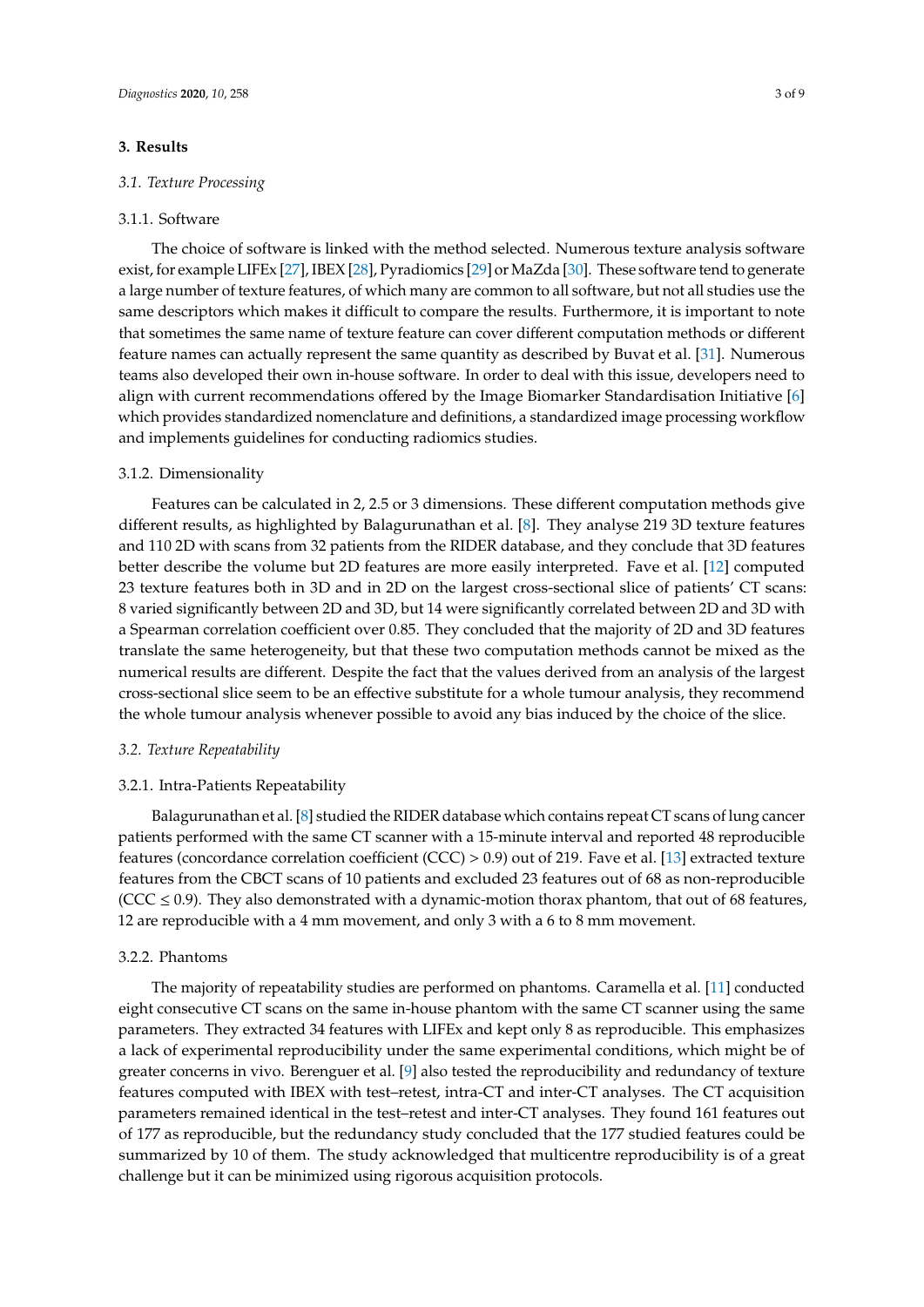This partial non-reproducibility of texture features may be related to stochastic noise. Al-Kadi et al. [\[7\]](#page-6-6) studied the impact of various distributional noise on 74 texture features from 7 different computation methods (including different matrices, wavelets and fractal dimension). The enhanced and unenhanced CT scans of 67 patients, taken on 2 different CT scans of lungs showing

tumours at different stages were used. The study concluded that they were affected by noise, but differently for each feature. The features with the highest characterization power were the least affected by noise. They showed that adaptive filtering can help reduce subtle noise.

# *3.3. Intrinsic CT Parameters*

#### 3.3.1. CT Scanner Brand

Each manufacturer uses its own X-ray tube, detectors, reconstruction and post-processing algorithms to build the image.

Mackin et al. [\[18\]](#page-7-4) and Fave et al. [\[13\]](#page-6-12) studied the influence of CT scanners on texture features with the same in-house phantom containing cartridges of different materials (later referred to as the CCR phantom). Mackin et al. compared the interscanner and interpatient variabilities of texture features on 16 CT scanners from four different manufacturers, each with its own standard acquisition protocol. They found that interscanner variability depends on the feature under consideration and the material of the region of interest, but showed that the interscanner are of the same order of magnitude than the interpatient variabilities. Fave et al. scanned the CCR phantom on two cone beam CT scanners, using different acquisition parameters. They got a good reproducibility of features when comparing CT scans acquired from the same manufacturer, whereas using different protocols limited the reproducibility, and comparing the different manufacturers completely withdrew reproducibility.

Larue et al. [\[16\]](#page-7-2) studied a modified CCR phantom with textured inserts on nine different CT scanners with fixed voltage, pitch and computed tomography dose index and extracted 114 texture features with their in-house software. The distribution of the features' values was different, implying that the variability was related to the CT scanner brand.

Buch et al. [\[10\]](#page-6-9) also explored an in-house phantom made out of cereal and mayonnaise on two different CT (same brand but different number of detectors 16b and 64b) and demonstrated a significant difference in the computation of the histogram and GLCM features.

Mahmood et al. [\[21\]](#page-7-7) used an anthropomorphic lung phantom with shredded rubber and sycamore wood inserts to perform acquisitions on machines from three manufacturers, with a constant voxel size, kVp, pitch and slice thickness. None of the 27 texture features computed with IBEX passed the reproducibility criteria.

# 3.3.2. Reconstruction Algorithm

Solomon et al. [\[24\]](#page-7-10) studied three reconstruction algorithms: filtered back projection (FBP), adaptive statistical iterative reconstruction (ASIR) and model-based iterative reconstruction (MBIR). Twenty patients' diverse conditions were scanned on a single CT scanner, and 23 features were extracted with the three algorithms. Compared with using reference conditions using an FBP reconstruction algorithm at a high dose, between 1 and 3 features for ASIR and between 9 and 11 features for MBIR were affected by a change in the reconstruction algorithm, depending on the organ involved. This suggests a significant impact of the reconstruction algorithm on the texture analysis.

Midya et al. [\[22\]](#page-7-8) also studied the role of ASIR. They extracted 248 features from CT scans performed on a uniform water phantom, an anthropomorphic phantom and one patient. They observed that an increase in the percentage of ASIR compared to FBP alone increased the blurring of the image and decreased the number of comparable texture features, meaning different ASIR levels could not be mixed in the same study.

Kim et al. [\[15\]](#page-7-1) studied the influence on texture features of choosing FBP or sinogram affirmed iterative reconstruction (SAFIRE). They studied lung nodules in 42 patients and extracted 15 features.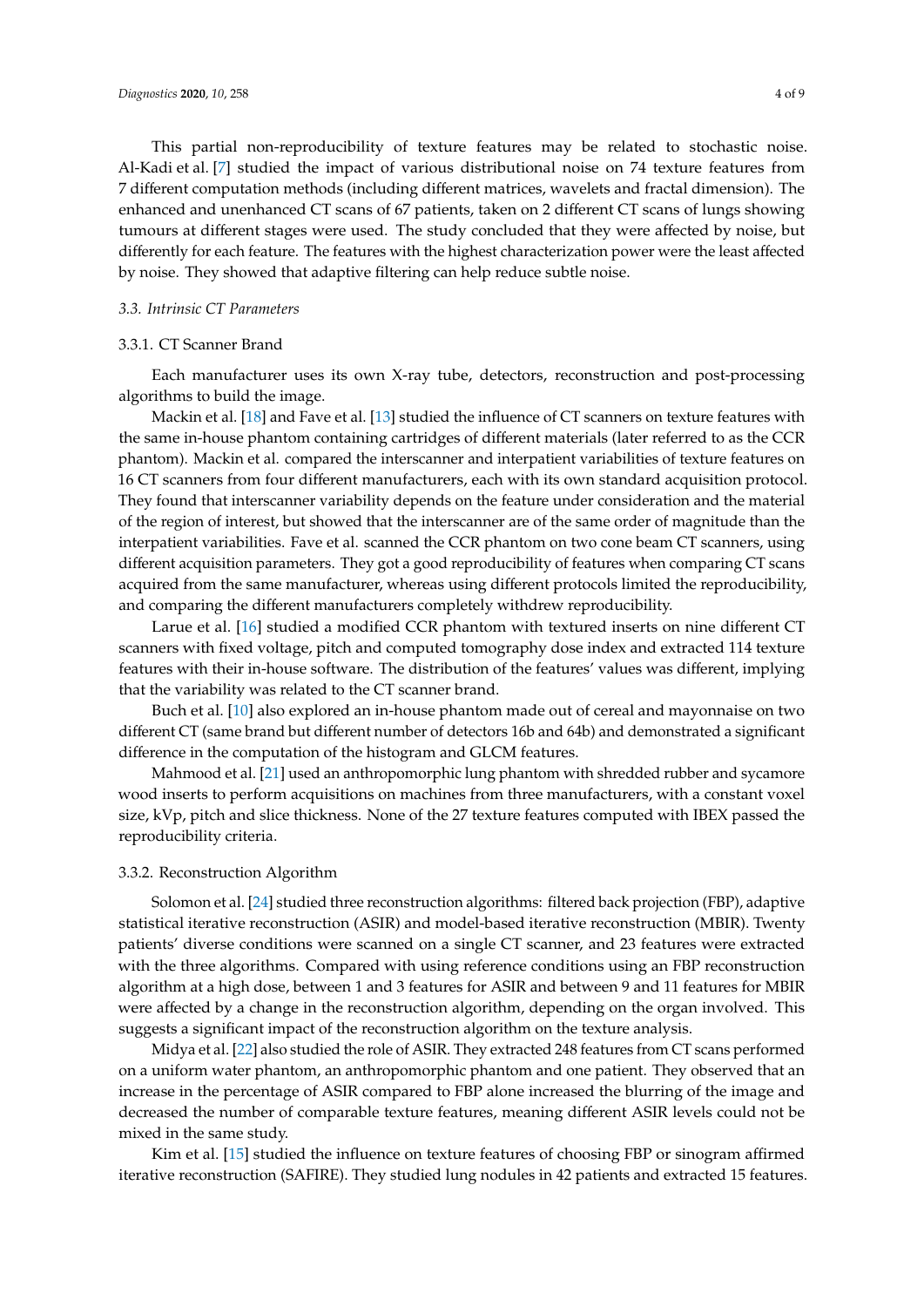They showed that among those features, five first order tumour intensity features and four co-occurrence GLCM-based features were significantly affected by the choice of reconstruction algorithm. They however noted that the inter-reader variability induced by the segmentation of the region of interest (ROI) was significantly higher than the one induced by the reconstruction algorithm for nine features but for entropy, homogeneity and the four GLCM-based features, the inter-reconstruction algorithm variability was greater.

# *3.4. Acquisition Parameters*

# <span id="page-4-0"></span>3.4.1. Tube Voltage

Tube voltage sets the number and energy of produced photons and is fixed prior to the acquisition. Fave et al. [\[13\]](#page-6-12) studied the influence of a change in kVp on 23 features extracted with IBEX from the CBCT scans of 20 patients taken at 120 kVp and 300 mA. Through a simulation algorithm, they explored the effects of 80 kVp, 100 kVp and 140kVp and showed that the intrapatient variability due to a change in voltage was always inferior to the interpatient variability. Buch et al. [\[10\]](#page-6-9) showed the same results on their in-house phantom when applying 80 kv to 140 kv. Indeed, they studied a set of 42 texture features derived from CT scan images using a custom software. They witnessed no significant statistical variation for any of the included features.

# 3.4.2. Tube Current

Tube current sets the number of photons and is fixed prior to the acquisition.

Midya et al. [\[22\]](#page-7-8) performed CT scans with varying tube currents (50 to 500 mA) on a uniform water phantom. The 248 texture features extracted with the in-house software varied with the changes in tube current, particularly when dealing with low tube currents. Mackin et al. [\[20\]](#page-7-6) extracted 48 texture features from homogeneous and heterogeneous regions of the CT scans of the CCR phantom with a tube current covering 25 to 300 mA. They also concluded that texture features extracted from the homogeneous regions were very dependent on the current value, and had a higher variability than the interpatient variability, while texture features extracted from the heterogeneous regions were less sensible to the current variation. Fave et al. [\[13\]](#page-6-12) also modified the images obtained on 20 patients (see Section [3.4.1\)](#page-4-0) to simulate different values of tube current, from 100 to 300 mA. They observed that 10 out of 23 texture features had a lower intrapatient variability due to current change than the interpatient variability, but that for 13 out of 23 features, the intrapatient and interpatient variability were of the same order of magnitude.

On the contrary, Larue et al. [\[16\]](#page-7-2) scanned the same CCR phantom with nine different CT scanners and different tube currents. The analysis of 114 texture features extracted from a heterogeneous region with in-house software did not reveal a clear influence of the tube current on the texture features but acknowledged that such an investigation deserved to be performed on a larger dataset. Buch et al. [\[10\]](#page-6-9) also showed no influence of the tube current variation, ranging only from 80 to 120 mAs.

# 3.4.3. Slice Thickness, Pixel Size

Slice thickness and pixel size both determine the voxel size, which in turn determines the spatial resolution of the image.

Shafiq-ul-Hassan et al. [\[23\]](#page-7-9), studied the effect of the pixel size and slice thickness on 213 texture features on the CCR phantom. They acquired images with different slice thicknesses and with different fields of view. They subsequently resampled the voxel size to  $1 \times 1 \times 2$  mm<sup>3</sup>, and compared the resampled and non-resampled images' features: 150 were unaffected by the resampling, 42 were significantly improved and 21 were still variable. Larue et al. [\[16\]](#page-7-2) confirmed their results: they perform CT scans with slice thicknesses of 1.5 and 3 mm on the same phantom and concluded that a large proportion of 114 texture features were affected by the changes and that variability was reduced after resampling the voxel size to  $1 \times 1 \times 3$  mm<sup>3</sup>.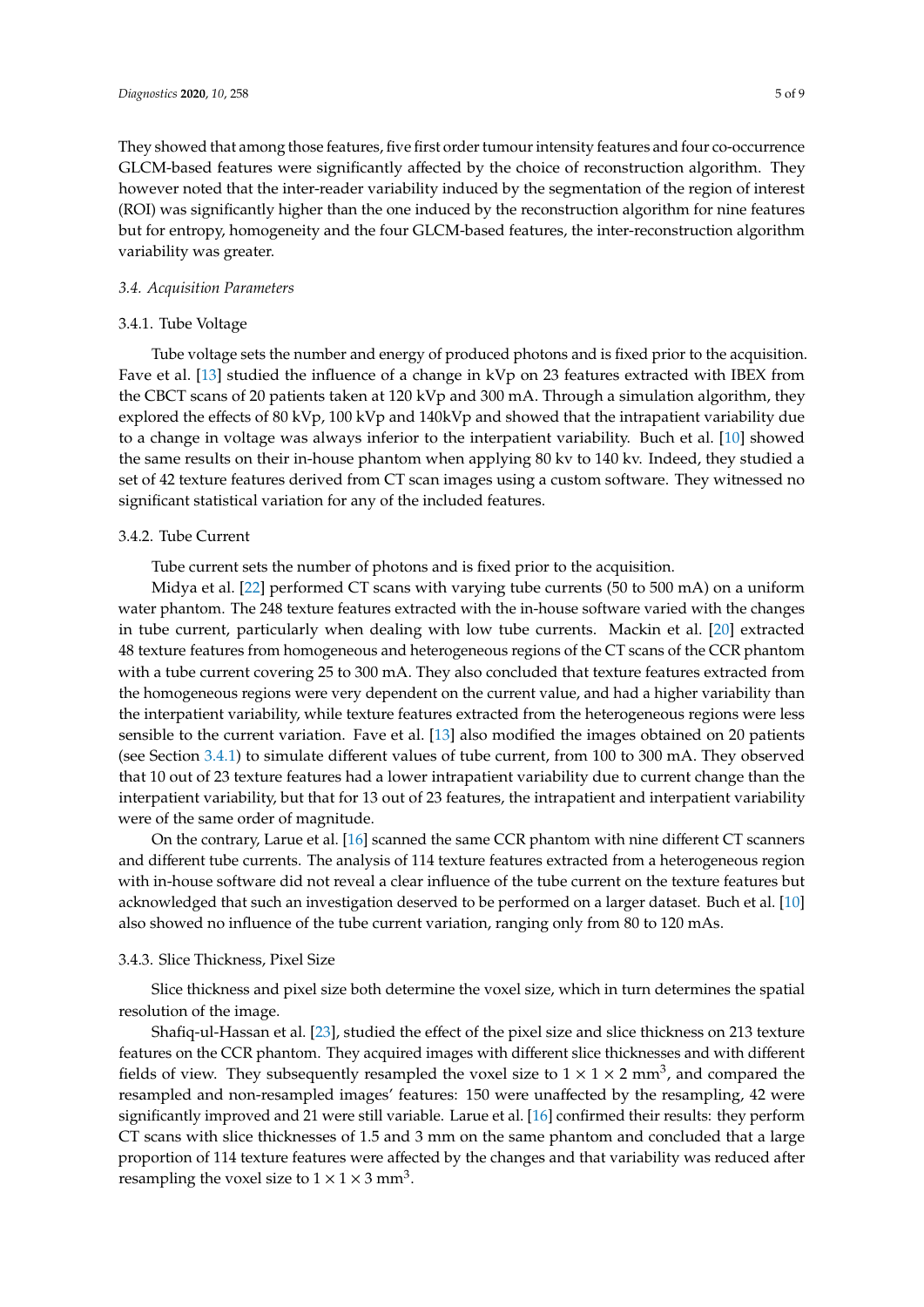Zhao et al. [\[26\]](#page-7-12), Lu et al. [\[17\]](#page-7-3) and Buch et al. [\[10\]](#page-6-9) conducted the same kind of study; Zhao et al. on a thorax phantom, Lu et al. on 32 patients from the RIDER database and Buch et al. on an in-house phantom, and they all concluded that texture features changed significantly with the slice thickness. Mackin et al. [\[19\]](#page-7-5) studied the impact of pixel size on intrapatient variability. Their study included eight NSCLC patients and they calculated 150 2.5D texture features (texture features calculated slice by slice then combined) and highlighted that most were dependent on pixel size. They then corrected the differences in pixel size by resampling and filtering, and decreased from 80% to 10% the proportion of features with a higher variability due to pixel size rather than interpatient variability.

# 3.4.4. Filter

Many filters are provided by CT scanner devices and are named differently according to each brand. Zhao et al. [\[32\]](#page-8-0) and Lu et al. [\[17\]](#page-7-3) showed the dependence of texture features on the chosen filter, respectively on a thorax phantom and on 32 patients. The images were reconstructed with both lung and standard filters and they concluded that the chosen filter influenced the value of the texture features.

Mahmood et al. [\[21\]](#page-7-7) studied 27 texture features extracted from the CT scans of a lung phantom. They only focused on two different kind of secondary order features: neighbourhood grey-tone difference matrix (NGTDM) and GLCM extracted with the IBEX radiomics software. The phantom was scanned on three CT scanners and the images were reconstructed with standard/B40f and lung/B60f filters. They found that none of the features were reproducible when the CT scans were taken with the same manufacturer but reconstructed with different filters.

# *3.5. Contrast Enhancement*

Yang et al. [\[25\]](#page-7-11) studied the dependency of texture features with a time elapse between the injection of the contrast product and the acquisition of the CT scan. They scanned eight patients in two sessions, six times per session, and extracted 122 texture features of lung tumours with IBEX. For seven of their patients, there was no obvious correlation between the time of acquisition and texture features. He et al. [\[14\]](#page-7-0) extracted 105 texture features using an in-house feature extraction algorithm from 240 CT scans of patients with a lung nodule from both unenhanced and enhanced (25 s after injection) images. They assessed the discriminatory power of each feature using a Mann–Whitney U test in a univariate analysis. They then performed feature selection and dimensionality reduction to build a radiomic signature for each image. Then, they finally analysed the discrimination and classification performance of the radiomic signature and compared the performances for the different sets of CT scans, with or without contrast enhancement. They concluded that UECT gives better results in the discrimination and classification of nodules.

# **4. Conclusions**

This review highlights the variety of effects that changes in acquisition parameters can have on texture features and the difficulty in the interpretation of texture studies. Tube voltage and current appear to have a limited effect on texture features. Tube current was shown to affect heterogeneous regions to a lesser extent than homogeneous ones. Pixel size and slice thickness have a major influence on texture features, highlighting the need for post-processing resampling. The choice of filter also affects texture features and the question of contrast enhanced images is not yet resolved.

The choice of software, the calculating method (2D or 3D) and the type of CT scanner and brand need to be carefully reported in studies. The question of whether it will be possible through harmonization to get comparable results with CT scanners from different manufacturers is not yet resolved. As studies published outside the scope of this study suggest, the manufacturer variability can be reduced by using a controlled protocol [\[33\]](#page-8-1). Moreover, variability also occurs between scans taken on the same CT scanners, and thus asks the question of the accountability of stochastic noise.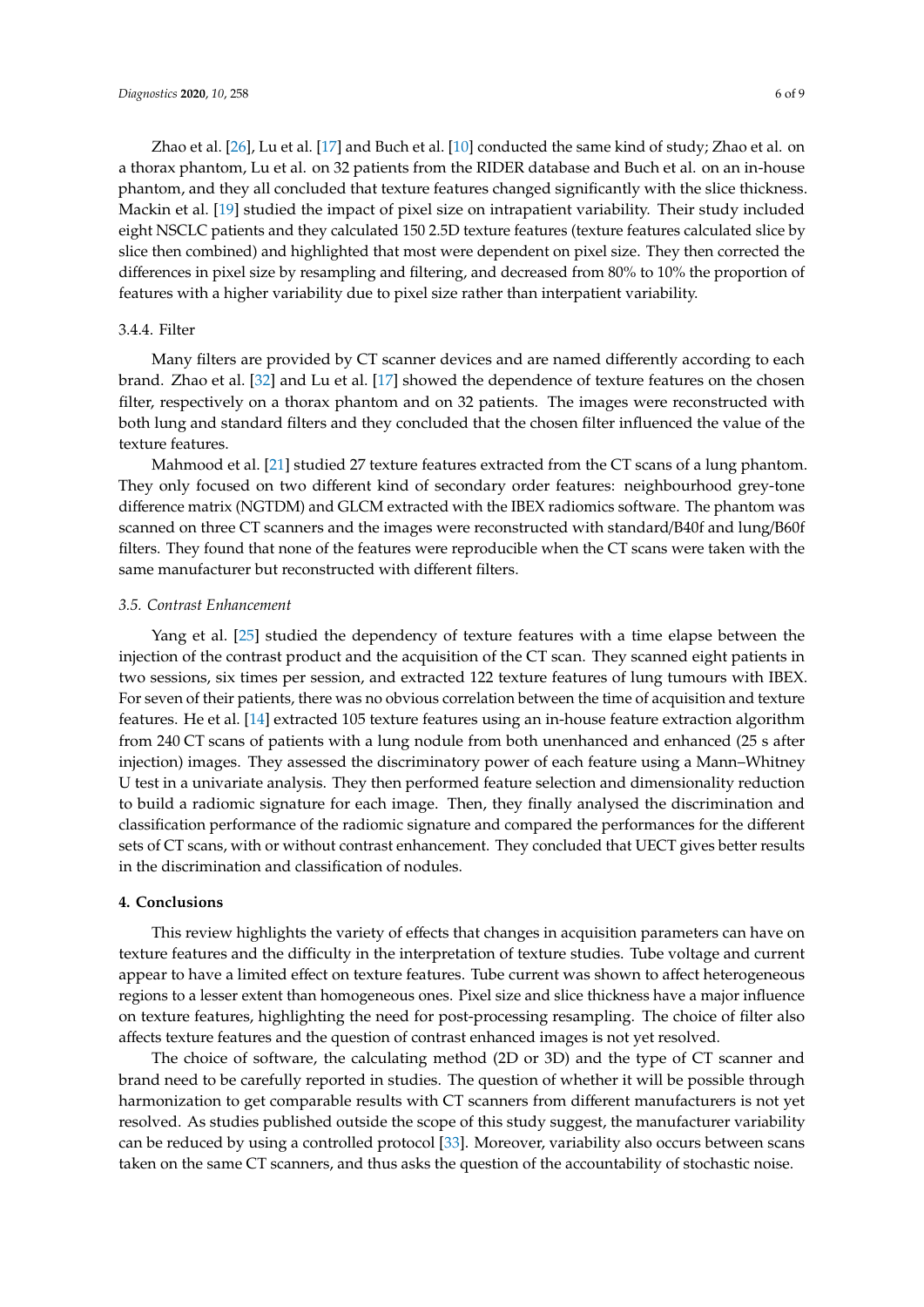This study limited itself to the variability induced by machine related parameters (acquisition and reconstruction parameters). It is important to note that many of the articles reviewed emphasized the importance of human induced variability and in particular the influence of the segmentation of the region of interest, which is seen as a major factor of variability.

This review advocates for the need to state as precisely as possible the methodology regarding the CT scanners (brand, acquisition parameters) used and the post-processing (texture software, if in-house software: definition of algorithms). In CT studies, a harmonization of the acquisition parameters is the key to the future of optimal texture analysis

**Funding:** This research received no external funding.

**Acknowledgments:** The authors thank MacKenzie for editing.

**Conflicts of Interest:** The authors of this manuscript declare no relationships with any companies, whose products or services may be related to the subject matter of the article.

# **References**

- <span id="page-6-0"></span>1. Gillies, R.J.; Kinahan, P.E.; Hricak, H. Radiomics: Images Are More than Pictures, They Are Data. *Radiology* **2016**, *278*, 563–577. [\[CrossRef\]](http://dx.doi.org/10.1148/radiol.2015151169) [\[PubMed\]](http://www.ncbi.nlm.nih.gov/pubmed/26579733)
- <span id="page-6-1"></span>2. Yip, S.S.F.; Aerts, H.J.W.L. Applications and limitations of radiomics. *Phys. Med. Biol.* **2016**, *61*, R150–R166. [\[CrossRef\]](http://dx.doi.org/10.1088/0031-9155/61/13/R150)
- <span id="page-6-2"></span>3. Thawani, R.; McLane, M.; Beig, N.; Ghose, S.; Prasanna, P.; Velcheti, V.; Madabhushi, A. Radiomics and radiogenomics in lung cancer: A review for the clinician. *Lung Cancer* **2018**, *115*, 34–41. [\[CrossRef\]](http://dx.doi.org/10.1016/j.lungcan.2017.10.015) [\[PubMed\]](http://www.ncbi.nlm.nih.gov/pubmed/29290259)
- <span id="page-6-3"></span>4. Kessler, L.G.; Barnhart, H.X.; Buckler, A.J.; Choudhury, K.R.; Kondratovich, M.V.; Toledano, A.; Guimaraes, A.R.; Filice, R.; Zhang, Z.; Sullivan, D.C.; et al. The emerging science of quantitative imaging biomarkers terminology and definitions for scientific studies and regulatory submissions. *Stat. Methods Med. Res.* **2014**, *24*, 9–26. [\[CrossRef\]](http://dx.doi.org/10.1177/0962280214537333) [\[PubMed\]](http://www.ncbi.nlm.nih.gov/pubmed/24919826)
- <span id="page-6-4"></span>5. Press, R.H.; Shu, H.-K.G.; Shim, H.; Mountz, J.M.; Kurland, B.F.; Wahl, R.L.; Jones, E.F.; Hylton, N.M.; Gerstner, E.R.; Nordstrom, R.J.; et al. The Use of Quantitative Imaging in Radiation Oncology: A Quantitative Imaging Network (QIN) Perspective. *Int. J. Radiat. Oncol. Biol. Phys.* **2018**, *102*, 1219–1235. [\[CrossRef\]](http://dx.doi.org/10.1016/j.ijrobp.2018.06.023) [\[PubMed\]](http://www.ncbi.nlm.nih.gov/pubmed/29966725)
- <span id="page-6-5"></span>6. Zwanenburg, A.; Vallières, M.; Abdalah, M.A.; Aerts, H.J.W.L.; Andrearczyk, V.; Apte, A.; Ashrafinia, S.; Bakas, S.; Beukinga, R.J.; Boellaard, R.; et al. The Image Biomarker Standardization Initiative: Standardized Quantitative Radiomics for High-Throughput Image-based Phenotyping. *Radiology* **2020**, 191145. [\[CrossRef\]](http://dx.doi.org/10.1148/radiol.2020191145)
- <span id="page-6-6"></span>7. Al-Kadi, O.S. Assessment of texture measures susceptibility to noise in conventional and contrast enhanced computed tomography lung tumour images. *Comput. Med Imaging Graph.* **2010**, *34*, 494–503. [\[CrossRef\]](http://dx.doi.org/10.1016/j.compmedimag.2009.12.011)
- <span id="page-6-7"></span>8. Balagurunathan, Y.; Gu, Y.; Wang, H.; Kumar, V.; Grove, O.; Hawkins, S.; Kim, J.; Goldgof, D.B.; Hall, L.O.; Gatenby, R.A.; et al. Reproducibility and Prognosis of Quantitative Features Extracted from CT Images. *Transl. Oncol.* **2014**, *7*, 72–87. [\[CrossRef\]](http://dx.doi.org/10.1593/tlo.13844)
- <span id="page-6-8"></span>9. Berenguer, R.; Pastor-Juan, M.D.R.; Canales-Vázquez, J.; Castro-García, M.; Villas, M.V.; Legorburo, F.M.; Sabater, S. Radiomics of CT Features May Be Nonreproducible and Redundant: Influence of CT Acquisition Parameters. *Radiology* **2018**, *288*, 407–415. [\[CrossRef\]](http://dx.doi.org/10.1148/radiol.2018172361)
- <span id="page-6-9"></span>10. Buch, K.; Li, B.; Qureshi, M.M.; Kuno, H.; Anderson, S.W.; Sakai, O. Quantitative Assessment of Variation in CT Parameters on Texture Features: Pilot Study Using a Nonanatomic Phantom. *Am. J. Neuroradiol.* **2017**, *38*, 981–985. [\[CrossRef\]](http://dx.doi.org/10.3174/ajnr.A5139)
- <span id="page-6-10"></span>11. Caramella, C.; Allorant, A.; Orlhac, F.; Bidault, F.; Asselain, B.; Ammari, S.; Jaranowski, P.; Moussier, A.; Balleyguier, C.; Lassau, N.; et al. Can we trust the calculation of texture indices of CT images? A phantom study. *Med. Phys.* **2018**, *45*, 1529–1536. [\[CrossRef\]](http://dx.doi.org/10.1002/mp.12809) [\[PubMed\]](http://www.ncbi.nlm.nih.gov/pubmed/29443389)
- <span id="page-6-11"></span>12. Fave, X.; Cook, M.; Frederick, A.; Zhang, L.; Yang, J.; Fried, D.; Stingo, F.; Court, L. Preliminary investigation into sources of uncertainty in quantitative imaging features. *Comput. Med. Imaging Graph.* **2015**, *44*, 54–61. [\[CrossRef\]](http://dx.doi.org/10.1016/j.compmedimag.2015.04.006) [\[PubMed\]](http://www.ncbi.nlm.nih.gov/pubmed/26004695)
- <span id="page-6-12"></span>13. Fave, X.; Mackin, D.; Yang, J.; Zhang, J.; Fried, D.; Balter, P.; Followill, D.; Gomez, D.; Jones, A.K.; Stingo, F.; et al. Can radiomics features be reproducibly measured from CBCT images for patients with non-small cell lung cancer? *Med. Phys.* **2015**, *42*, 6784–6797. [\[CrossRef\]](http://dx.doi.org/10.1118/1.4934826) [\[PubMed\]](http://www.ncbi.nlm.nih.gov/pubmed/26632036)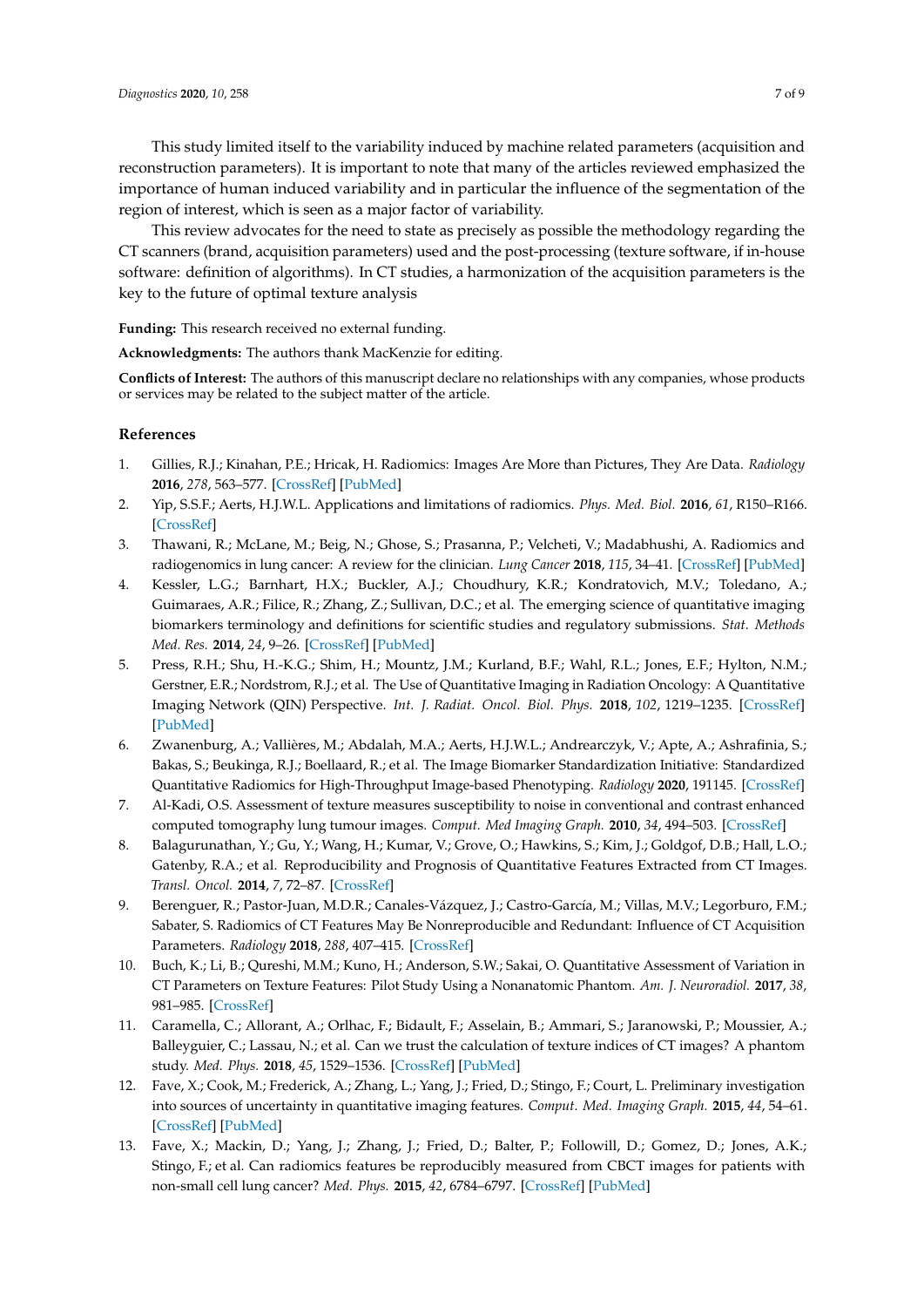- <span id="page-7-0"></span>14. He, L.; Huang, Y.; Ma, Z.; Liang, C.; Liang, C.; Liu, Z. Effects of contrast-enhancement reconstruction slice thickness and convolution kernel on the diagnostic performance of radiomics signature in solitary pulmonary nodule. *Sci. Rep.* **2016**, *6*, 34921. [\[CrossRef\]](http://dx.doi.org/10.1038/srep34921)
- <span id="page-7-1"></span>15. Kim, H.; Park, C.M.; Lee, M.; Park, S.J.; Song, Y.S.; Lee, J.H.; Hwang, E.J.; Goo, J.M. Impact of Reconstruction Algorithms on CT Radiomic Features of Pulmonary Tumors: Analysis of Intra- and Inter-Reader Variability and Inter-Reconstruction Algorithm Variability. *PLoS ONE* **2016**, *11*, e0164924. [\[CrossRef\]](http://dx.doi.org/10.1371/journal.pone.0164924)
- <span id="page-7-2"></span>16. Larue, R.T.H.M.; van Timmeren, J.E.; de Jong, E.E.C.; Feliciani, G.; Leijenaar, R.T.H.; Schreurs, W.M.J.; Sosef, M.N.; Raat, F.H.P.J.; van der Zande, F.H.R.; Das, M.; et al. Influence of gray level discretization on radiomic feature stability for different CT scanners tube currents and slice thicknesses: A comprehensive phantom study. *Acta Oncol.* **2017**, *56*, 1544–1553. [\[CrossRef\]](http://dx.doi.org/10.1080/0284186X.2017.1351624)
- <span id="page-7-3"></span>17. Lu, L.; Ehmke, R.C.; Schwartz, L.H.; Zhao, B. Assessing Agreement between Radiomic Features Computed for Multiple CT Imaging Settings. *PLoS ONE* **2016**, *11*, e0166550. [\[CrossRef\]](http://dx.doi.org/10.1371/journal.pone.0166550)
- <span id="page-7-4"></span>18. Mackin, D.; Fave, X.; Zhang, L.; Fried, D.; Yang, J.; Taylor, B.; Rodriguez-Rivera, E.; Dodge, C.; Jones, A.K.; Court, L. Measuring Computed Tomography Scanner Variability of Radiomics Features. *Investig. Radiol.* **2015**, *50*, 757–765. [\[CrossRef\]](http://dx.doi.org/10.1097/RLI.0000000000000180)
- <span id="page-7-5"></span>19. Mackin, D.; Fave, X.; Zhang, L.; Yang, J.; Jones, A.K.; Ng, C.S.; Court, L. Harmonizing the pixel size in retrospective computed tomography radiomics studies. *PLoS ONE* **2017**, *12*, e0178524. [\[CrossRef\]](http://dx.doi.org/10.1371/journal.pone.0178524) [\[PubMed\]](http://www.ncbi.nlm.nih.gov/pubmed/28934225)
- <span id="page-7-6"></span>20. Mackin, D.; Ger, R.; Dodge, C.; Fave, X.; Chi, P.-C.; Zhang, L.; Yang, J.; Bache, S.; Dodge, C.; Jones, A.K.; et al. Effect of tube current on computed tomography radiomic features. *Sci. Rep.* **2018**, *8*, 1–10. [\[CrossRef\]](http://dx.doi.org/10.1038/s41598-018-20713-6) [\[PubMed\]](http://www.ncbi.nlm.nih.gov/pubmed/29403060)
- <span id="page-7-7"></span>21. Mahmood, U.; Apte, A.P.; Deasy, J.O.; Schmidtlein, C.R.; Shukla-Dave, A. Investigating the Robustness Neighborhood Gray Tone Difference Matrix and Gray Level Co-occurrence Matrix Radiomic Features on Clinical Computed Tomography Systems Using Anthropomorphic Phantoms. *J. Comput. Assist. Tomogr.* **2017**, *41*, 995–1001. [\[CrossRef\]](http://dx.doi.org/10.1097/RCT.0000000000000632) [\[PubMed\]](http://www.ncbi.nlm.nih.gov/pubmed/28708732)
- <span id="page-7-8"></span>22. Midya, A.; Chakraborty, J.; Gönen, M.; Do, R.K.G.; Simpson, A.L. Influence of CT acquisition and reconstruction parameters on radiomic feature reproducibility. *J. Med. Imaging* **2018**, *5*, 1. [\[CrossRef\]](http://dx.doi.org/10.1117/1.JMI.5.1.011020) [\[PubMed\]](http://www.ncbi.nlm.nih.gov/pubmed/29487877)
- <span id="page-7-9"></span>23. Shafiq-ul-Hassan, M.; Zhang, G.G.; Latifi, K.; Ullah, G.; Hunt, D.C.; Balagurunathan, Y.; Abdalah, M.A.; Schabath, M.B.; Goldgof, D.G.; Mackin, D.; et al. Intrinsic dependencies of CT radiomic features on voxel size and number of gray levels. *Med. Phys.* **2017**, *44*, 1050–1062. [\[CrossRef\]](http://dx.doi.org/10.1002/mp.12123)
- <span id="page-7-10"></span>24. Solomon, J.; Mileto, A.; Nelson, R.C.; Choudhury, K.R.; Samei, E. Quantitative Features of Liver Lesions Lung Nodules, and Renal Stones at MultiDetector Row CT Examinations: Dependency on Radiation Dose and Reconstruction Algorithm. *Radiology* **2016**, *279*, 185–194. [\[CrossRef\]](http://dx.doi.org/10.1148/radiol.2015150892)
- <span id="page-7-11"></span>25. Yang, J.; Zhang, L.; Fave, X.J.; Fried, D.V.; Stingo, F.C.; Ng, C.S.; Court, L.E. Uncertainty analysis of quantitative imaging features extracted from contrast-enhanced CT in lung tumors. *Comput. Med. Imaging Graph.* **2016**, *48*, 1–8. [\[CrossRef\]](http://dx.doi.org/10.1016/j.compmedimag.2015.12.001)
- <span id="page-7-12"></span>26. Zhao, B.; Tan, Y.; Tsai, W.Y.; Schwartz, L.H.; Lu, L. Exploring Variability in CT Characterization of Tumors: A Preliminary Phantom Study. *Transl. Oncol.* **2014**, *7*, 88–93. [\[CrossRef\]](http://dx.doi.org/10.1593/tlo.13865) [\[PubMed\]](http://www.ncbi.nlm.nih.gov/pubmed/24772211)
- <span id="page-7-13"></span>27. Nioche, C.; Orlhac, F.; Boughdad, S.; Reuzé, S.; Goya-Outi, J.; Robert, C.; Pellot-Barakat, C.; Soussan, M.; Frouin, F.; Buvat, I. LIFEx: A Freeware for Radiomic Feature Calculation in Multimodality Imaging to Accelerate Advances in the Characterization of Tumor Heterogeneity. *Cancer Res.* **2018**, *78*, 4786–4789. [\[CrossRef\]](http://dx.doi.org/10.1158/0008-5472.CAN-18-0125) [\[PubMed\]](http://www.ncbi.nlm.nih.gov/pubmed/29959149)
- <span id="page-7-14"></span>28. Zhang, L.; Fried, D.V.; Fave, X.J.; Hunter, L.A.; Yang, J.; Court, L.E. ibex: An open infrastructure software platform to facilitate collaborative work in radiomics. *Med Phys.* **2015**, *42*, 1341–1353. [\[CrossRef\]](http://dx.doi.org/10.1118/1.4908210)
- <span id="page-7-15"></span>29. Van Griethuysen, J.J.M.; Fedorov, A.; Parmar, C.; Hosny, A.; Aucoin, N.; Narayan, V.; Beets-Tan, R.G.H.; Fillion-Robin, J.-C.; Pieper, S.; Aerts, H.J.W.L. Computational Radiomics System to Decode the Radiographic Phenotype. *Cancer Res.* **2017**, *77*, e104–e107. [\[CrossRef\]](http://dx.doi.org/10.1158/0008-5472.CAN-17-0339)
- <span id="page-7-16"></span>30. Szczypiński, P.M.; Strzelecki, M.; Materka, A.; Klepaczko, A. MaZdaA software package for image texture analysis. *Comput. Methods Programs Biomed.* **2009**, *94*, 66–76.
- <span id="page-7-17"></span>31. Buvat, I.; Orlhac, F.; Soussan, M. Tumor Texture Analysis in PET: Where Do We Stand? *J. Nuclear Med.* **2015**, *56*, 1642–1644. [\[CrossRef\]](http://dx.doi.org/10.2967/jnumed.115.163469) [\[PubMed\]](http://www.ncbi.nlm.nih.gov/pubmed/26294296)